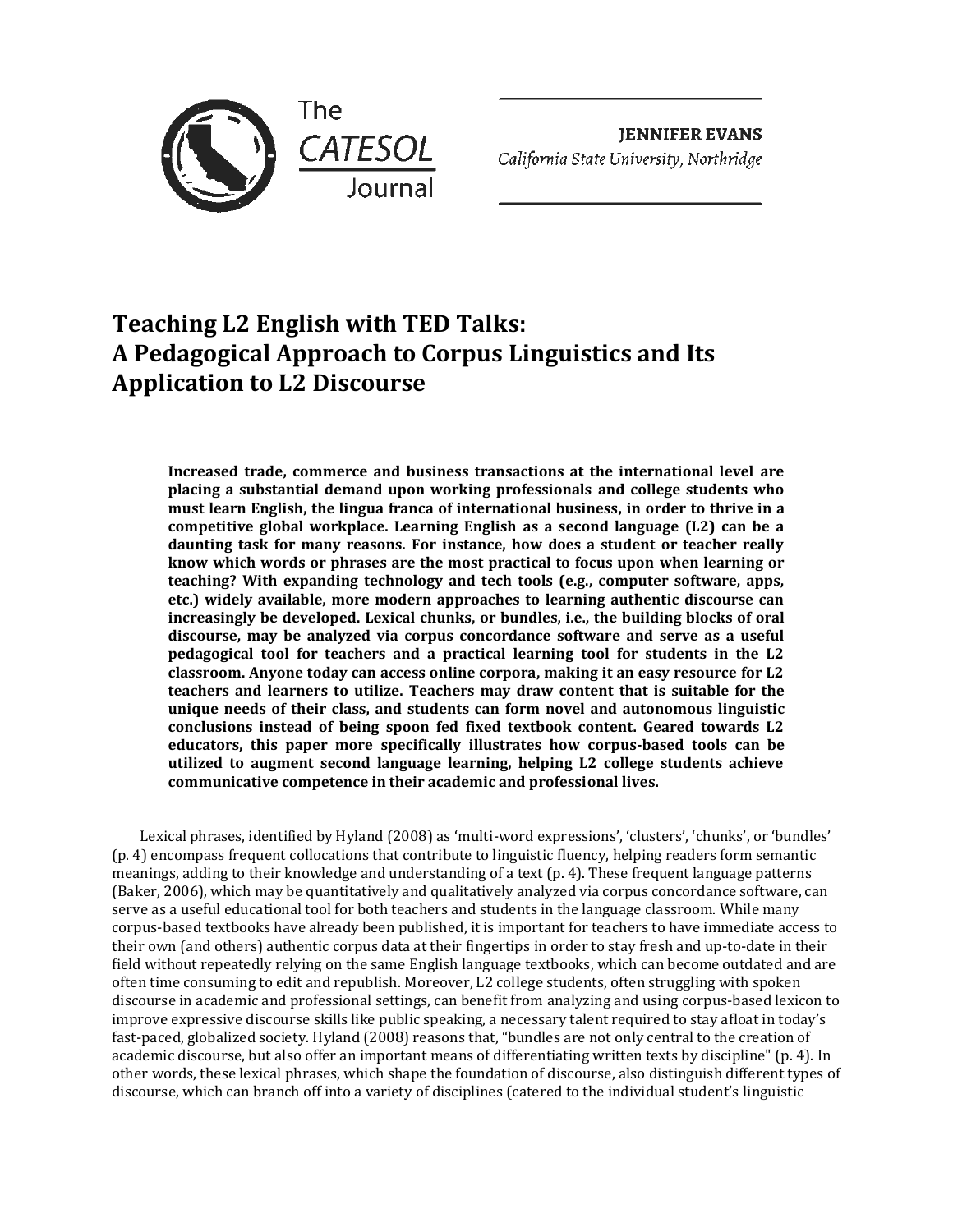situation) such as academic discourse, oral discourse, written discourse, legal discourse, medical discourse, etc.

ESL teachers who wish to teach (and ESL students who wish to learn) specific language features at the lexical, grammatical, or discursive levels can consult Data-Driven Learning (DDL), i.e., "sorted concordances of words and phrases" (Reinhardt, 2010, p. 244). These sorted concordances can encourage students to be independent "researchers to identify recurring patterns of language in concordances" (p. 197), essentially putting L2 students at the forefront of a more active and effective learning process (Ackerley, 2017). Thus, by selecting frequent lexical expressions, L2 teachers can facilitate the learning process of L2 college students seeking to improve their speaking skills, by providing this genre-specific lexicon (e.g., language used by TED Talk speakers) for students who can then autonomously incorporate them into their own prepared speeches.

In the following paper, I address the process by which an educator can effectively employ and manipulate corpus data to be used by L2 learners to shape their spoken discourse and demonstrate how this can be done via a teaching lesson. My lesson, using a concordance software program called AntConc (Anthony, 2019), and a website for data-driven learning called lextutor.ca (Cobb, 2019), examines the language patterns culled from a corpus of 200 TED Talks in the social sciences and natural sciences. Because prepositional phrases occur so frequently throughout the English language and can often be confusing to non-native English speakers (NNS), the lexical emphasis of this corpus lesson is upon prepositional phrases containing prepositions *at*, *in* and *on*. By using these prepositional phrases in the L2 classroom, students will gain confidence as their new linguistic skills are generalized to real world settings. My corpus-based and datadriven lesson shows L2 teachers how to interpret, utilize, and teach oral discourse from a more authentic and valid standpoint when compared to more mainstream L2 pedagogical practices and notions of discourse interpretation (Baker, 2006).

# **Literature Review**

### *Teaching Public Speaking with TED Talks*

Public speaking skills are pivotal to a student's and pre-professional's future success. Wallwork (2016) and Leopold (2016) discuss ways that ESL/EFL presenters can improve their public speaking (a salient skill to learn today) in both academic and professional contexts by observing and identifying the features of effective TED Talks. Using a handful of select TED Talks, Wallwork (2016), identifies elements of high-quality oral presentations including style, structure, vocal tone, eye-contact, etc. Leopold (2016) similarly uses clips of TED Talks to teach presentation skills to a L2 audience to improve their academic and professional prospects. She argues that not only do professors and students view public speaking as an important academic skill to learn, employers and employees perceive it is a fundamental element of professional success. The authenticity of TED Talks provides a better foundation of input (lexical and syntactic), helping students 'notice', develop communicative competence, and enhance their intrinsic motivation (Gilmore, 2007 as cited in Leopold, 2016, p. 48).

Just as Wallwork (2016) identifies aspects of effective oral presentations in TED Talks, Leopold (2016) recognizes various types of support (e.g., definition, quotation, visual imagery, narratives, analogies and finally visualization and demonstration) illustrated in the same platform of select TED Talks. Compared to Wallwork, however, Leopold (2016) actively teaches L2 students in a classroom context how to utilize these public speaking essentials in their own novel and 'extemporaneous' speeches (p. 46). Yet, while both studies provide fresh examples of how L2 students can effectively deliver a high-quality oral presentation, they do so through an approach which is not corpus-based. Hence, the studies of Wallwork and Leopold on improving public speaking skills could benefit from a more authentically derived corpus-based method. The details of such a corpus-based approach will be discussed in the following section.

### *Corpus Data from TED Talks*

Corpora—samples of authentic, naturally-occurring language—both written and spoken, are a recent avenue of research in the field of L2 teaching and learning. They can "foster the learners' analytical capacities, promote their explicit knowledge of the L2, facilitate critical language awareness, and support the development of learner autonomy" (Gabel, 2010, p. 269 as cited in Reinhardt, 2010, p. 244). Baker (2006), further promoting the use of a corpus-based approach to discourse analysis, suggests that data-driven interpretations of lexicon, for instance, making "an association between two words, occurring repetitively in naturally occurring language is much better evidence for an underlying hegemonic discourse…" (p. 13) when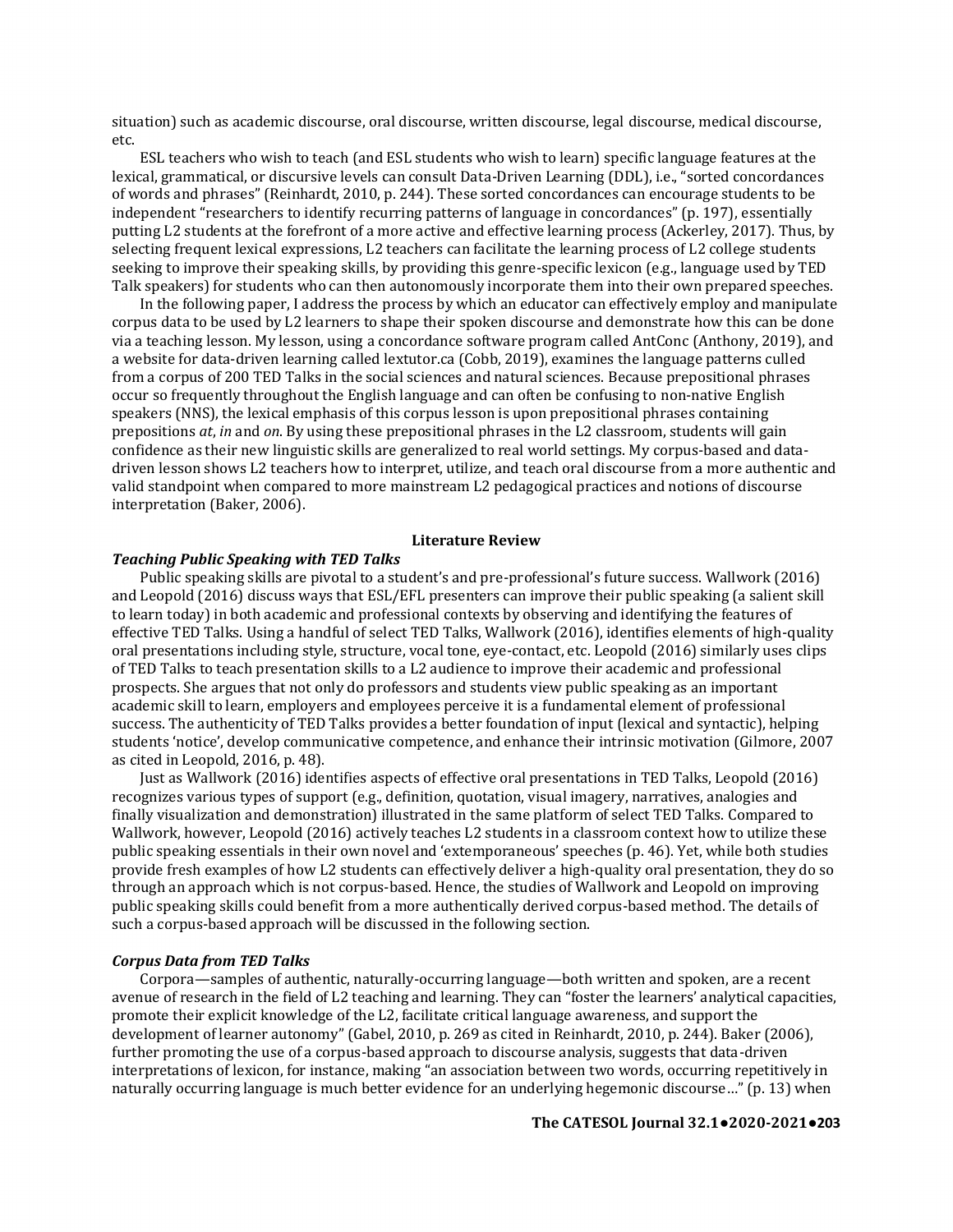compared with a single instance of the word in isolation. By hegemonic discourse, Baker is alluding to the power of language which is shaped by cultural, political and social contexts. In the framework of English (the global lingua franca), lexical chunks, collocations or multi-word expressions evolve, and eventually solidify, into a unifying "hegemonic", or powerful, discourse which could be (as previously mentioned) inclusive of academic, professional, social, or other circumstances, each with their own unique characteristics and roles in English-speaking societies. These dominant discourses are recognized and legitimized within society; therefore they are part of the discourse that English language learners prefer to learn so they can climb higher on the dominant linguistic ladder, becoming more competent in whatever discursive context they choose. So it can become easier for L2 teachers to teach their students when they have an authentically extracted, corpus-based approach as their foundation.

Moreover, corpus use by L2 teachers can "serve as a source of evidence that complements both the intuitions of teachers who speak English as a first or additional language, and the notions of learners about the ways speakers and writers actually use the language" (Huang, 2018, p. 384). Yet, despite the usefulness of data-driven instruction, use of corpus-based materials is not commonplace in the L2 classroom, as I will demonstrate (Huang, 2018).

For example, Caliendo and Compagnone (2014) examine the corpora of TED Talks with a focus upon voice elements (e.g., epistemic stance) of academics in various genres. These TED corpora are compared to the language used in the Michigan Corpus of Academic English (MICASE) in university lectures. Yet, while this study (and others like it) provides a thoughtful analysis of real-world language (epistemic stance / voice) through corpus-informed research, it does not discuss the pragmatic application of its findings to the ESL / EFL classroom setting.

On the other hand, Huang (2018) elevates corpus practice to the L2 classroom context. She delineates the various ways that corpora can be integrated into L2 pedagogy which includes three tiers: "teaching about" corpora as an academic discipline, "teaching to exploit" corpora for students to use as a learning tool, and "exploiting to teach" corpora for teachers to use as a pedagogical instrument to complement teaching practices (p. 383). "Teaching about" corpora includes the idea of presenting corpora in an academic context and the overall understanding about its benefits to language students. For example, if I teach my class of intermediate L2 students about a new way of language learning that involves this concept of "corpora", they can ponder it for their own purposes at a later date. "Teaching to exploit" corpora involves teachers teaching students about different ways of applying corpora for the purpose of language learning. For example, that same L2 intermediate level class would learn how to directly use corpus software like lextutor.ca (Cobb, 2019) to discover the most frequently used vocabulary words that can be found in a given a newspaper article (written language) or transcript from a news interview (spoken language). "Exploiting to teach" is how teachers use corpora to inform their teaching practices. For instance, an English language teacher who is creating an intermediate lesson with sleep as the springboard topic might use corpus software to analyze the language patterns used in a TED Talk transcript entitled, "Why Schools Should Start Later for Teens" and then select relevant phrases that come up (e.g., pitch black, fast asleep, sleep deprivation, etc.) for her next L2 lesson.

### *Pedagogical Implications: Data-Driven Teaching*

In our increasingly technologized society, with technology tools such as computer software and apps widely available to the average citizen, anyone today can access online corpora, making it an easy resource for L2 teachers and learners to utilize. Yet with many of these resources at our fingertips, a gap still exists between research and practice in teaching English as a second, foreign, or international language. Except for pedagogical areas like English language teaching (ELT) and English for Specific Purposes (ESP), corpusinformed research appears broadly indiscernible to teachers and students (Boulton, 2009) and has not been merged into ESL/EFL teacher trainings, methods, or materials (Reinhardt, 2010).

Further citing corpora's limited role in the L2 classroom, Huang (2018) argues that instances of corpora used for educational purposes have been scant and still have a long way to go before its classroom application status becomes more tangible. "Reasons for this include time limitations, lack of access to technology, programme requirements, insufficient language proficiency by learners, and inadequate expertise and skills needed by teachers to analyse and teach with corpora" (p. 383). The problem is that educators may not know how to effectively apply corpus data to the classroom setting and, because of limited resources and training, may not know how to properly use its programs and resources. As we have seen in the literature of corpus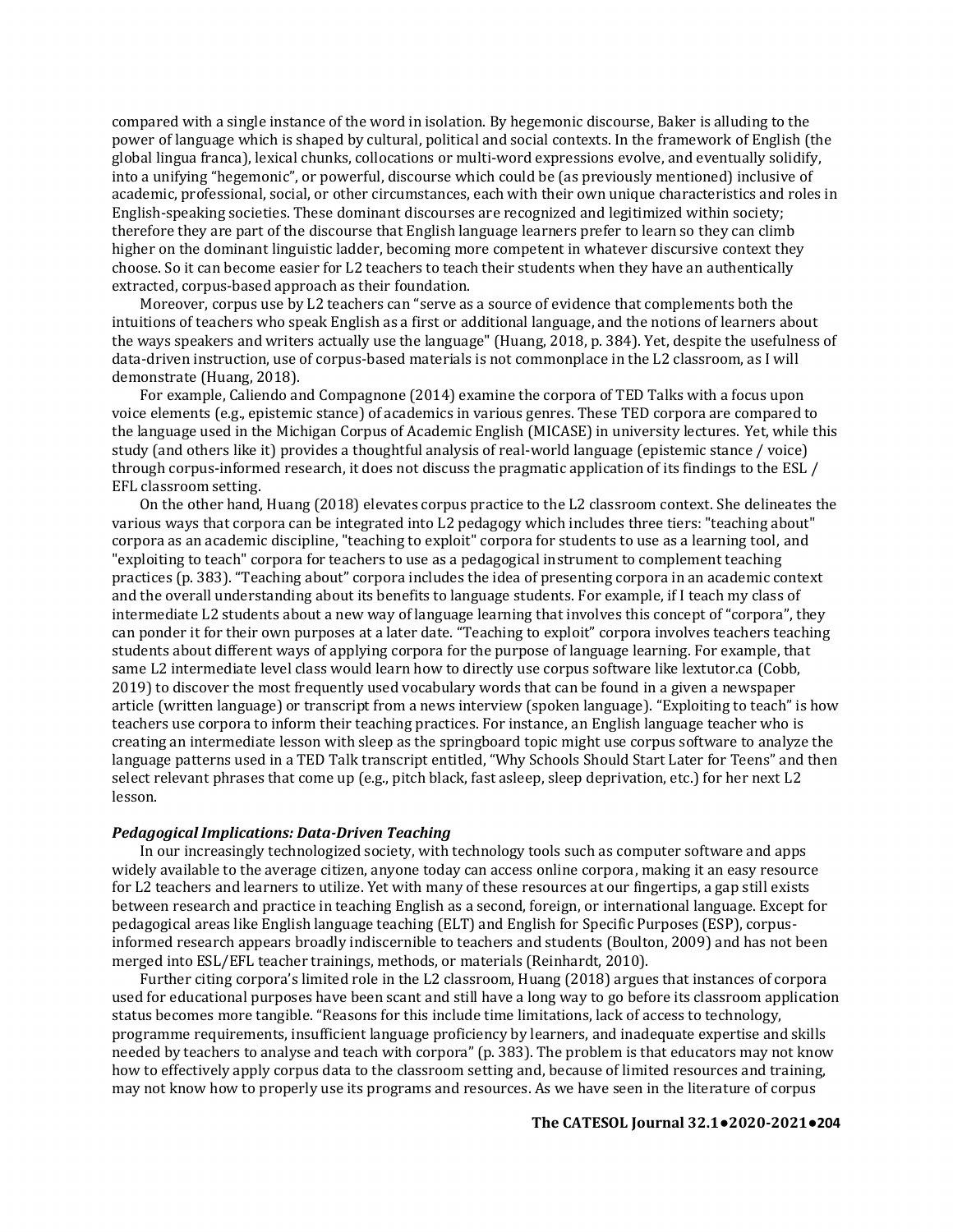pedagogy and data-driven learning, corpora are primarily used by researchers and reference material developers who have not yet delved into or identified any pedagogical implications from their research (Caliendo and Compagnone, 2014).

While most corpus linguists conduct research rather than teach, some studies (Li & Volkov, 2017; Huang, 2015) do make a noteworthy dent in the field of corpus linguistics by analyzing corpus-based language patterns of L2 students in various genre-based tasks (e-mail writing, argumentative essays, etc.). Li and Volkov (2017), in observing L2 students' use of lexical bundles in e-mail writing tasks, find that L2 test-takers who used more lexical bundles in their e-mail writing were at higher proficiency levels when compared to learners at lower levels who did not use as many lexical bundles in their writing samples (p. 54). Huang (2015) compares the frequency and accuracy of lexical bundles in a collection of essays written by Chinese EFL students in mainland China, according to proficiency level. Huang's (2015) paper discusses the frequency, variety, and accuracy of senior use (i.e., more advanced users) of lexical bundles as well as the most frequent error types when compared to junior level students (p. 14). Results illustrated that seniors used more than two-and-a-half more lexical bundles than juniors did and did so with greater range and variety. Each of these studies, possessing apparent implications for L2 pedagogy, demonstrate that corpusbased language can be used not only to assess and classify L2 learners upon pre-existing lexical knowledge but—if these corpus-informed studies take a pedagogical approach —the observed lexical patterns can also be used as a scaffold for less proficient L2 learners to acquire new words and phrases in genre-specific discourse.

Further narrowing the gap between corpus inquiry and L2 pedagogy, Quinn (2014), Poole (2016) and Ackerley (2017) put corpus data into practice by using it as a valuable L2 teaching tool for a variety of genrebased tasks. Using the DDL approach, Quinn (2014) introduces L2 students to corpus tools, from which they give self-corrective feedback on their academic essays by generalizing and drawing inferences for their written discourse in an intermediate level writing composition class. Similarly, Poole (2016) utilizes a corpusbased approach to teach L2 undergraduates about rhetoric in an ESL writing course. Concordance data are presented to the students who read and analyze texts about two groups forming opposing perspectives: An environmental group against the local building of a copper mine and an international mining company seeking to build a copper mine in the southwestern United States. This sharp contrast allowed students to, "…notice, analyze, interpret, and discuss the meaningful and purposeful linguistic and rhetorical variation present in the texts, the corpus data, and the debate" (p. 99). Furthermore, the localized context with the potential copper mine, located within miles of the school, provided geographical and community-based meaning and significance to the students. Likewise, Ackerley (2017), exploring how DDL resources contribute to the L2 learning process, makes a comparison between two groups of students with the task of writing an opinion survey report: One group, using a given reference corpus, performs DDL tasks while the other group has no interaction with, or exposure to, the learner corpus. Ackerley's (2017) argument that "A phrasefocused approach to teaching and learning may lead to more fluent, native-like, or expert production" (p. 197) is justified when the results of her study verify that L2 students who utilized the reference corpus incorporated more genre-specific lexicon into their writing than students who did not use the corpus.

Therefore, using data-driven learning (DDL), students can confidently make independent semantic connections and recognize "form-function relationships and patterns of semantic prosody" (Reinhardt, 2010, p. 244) for their own educational purposes. When compared to the basic, rudimentary and more traditional method of informing one's written discourse via simplistic, one-word dictionary entries, DDL is an important technique that students can apply the quantitative, linguistic results of corpus instruments to correct and revise the qualitative discourse of their writing (e.g., in academic essays, business e-mails, opinion survey reports, etc.) or speaking (e.g., oral presentations, public speaking, etc.). Moreover, while the studies of Quinn (2014), Poole (2016) and Ackerley (2017) primarily focus upon writing tasks, as a productive skill, corpus tools can be used to model for teaching oral expression as well. In sum, the pedagogical approaches and practices utilized in these studies make a dent in the field of corpus linguistics, showing how and DDL can be used as a template and exemplar for future L2 curricula.

### **Corpus Analysis**

Writers use metadiscourse to organize their ideas and to project an authorial stance to their reader (Hyland, 2004). Hyland (2004) explains how the features of metadiscourse, which are used prevalently in L2 classes, help readers to understand a given text: "Thus, logical connectives (however, therefore, etc.),

### **The CATESOL Journal 32.1●2020-2021●205**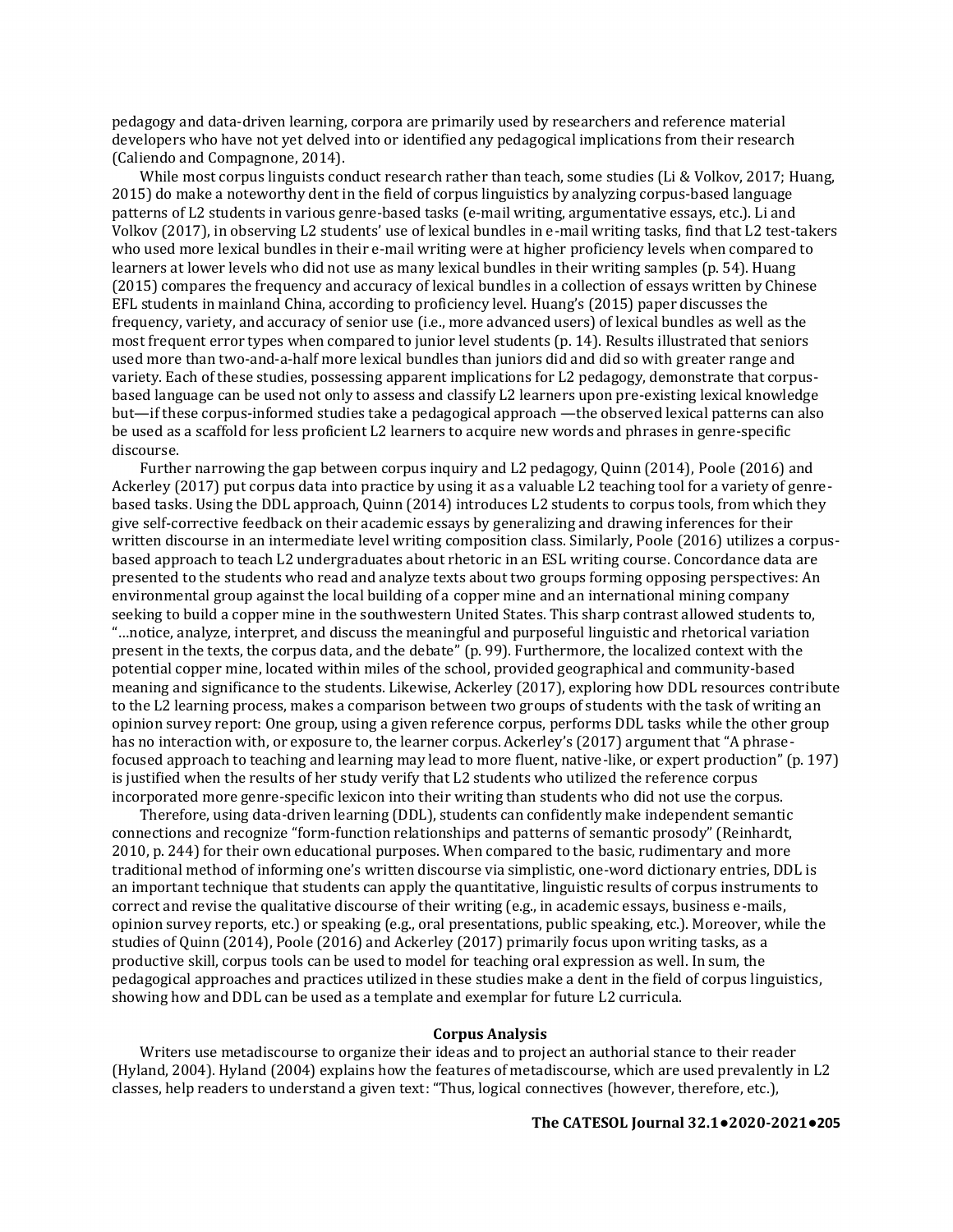sequencing items (first, next, then, etc.), and hedges (might, perhaps, possibly, etc.) are, if EAP textbooks are any indication, widely taught in academic writing courses" (p. 135). Yet, Hyland (2004), discussing implications and challenges associated with teaching this language element, further argues:

But while the addition of these features can help writers to transform a dry, difficult text into coherent, reader-friendly prose, they are often taught in a rather piecemeal fashion, and little attention is given to how they function more widely to influence the interaction between writer, reader and text, or how they relate to the particular genre and discipline in which the student is working (p. 135).

Thus, following traditional teaching practices in other L2 academic courses, yet simultaneously challenging Hyland's notion of teaching discourse features that lack a genre-specific context, I identify datadriven discourse markers (in the form of prepositional phrases) that occur frequently in the framework of TED Talks in the natural sciences and social sciences. From this discourse, I propose teaching an intermediate level L2 English lesson about robots, using prepositional phrases that frequently occur in an independently created corpus of 200 TED Talks.

Moreover, my *indirect* pedagogical approach to corpus education encompasses teaching a lesson with phrases that I have independently selected. This indirect approach will allow my L2 students to freely analyze the data without any technological hurdles (Boulton, 2010; Huang, 2014), serving to benefit them by preventing the 'drowning in the data' and 'corpus as maze' phenomena (Adel, 2010, as cited in Poole, 2016, p. 103). To avoid some of these potential challenges posed to a corpus-informed lesson, I identified discursive features frequently utilized by TED speakers. Taking transcripts from 200 TED Talks, I uploaded my data to AntConc (Anthony, 2019). This analysis of frequently occurring prepositional phrases (*at*, *on* and *in*) resulted in an output of approximately fifty lexical bundles, appearing in the form of prepositional phrases. From these chunks of language, I chose a total of six (two from each preposition, e.g.., *on the other hand*, *at the same time*, etc.) to be the pedagogical focus of my L2 lesson in corpus-based discourse.

Further analyzing the corpus materials, I found a TED Talk about robots that contained the most prevalent examples of this phraseology (Ackerley, 2017), which I decided to use as the basis for my lesson. The TED Talk focused upon robots' role today and the plight of the unemployed in the face of these relentlessly productive robots that some individuals feel are taking jobs away from humans. To capture content-based vocabulary connected to the technological topic, I added the TED transcript to another corpus tool: A website for data-driven learning called lextutor.ca (Cobb, 2019), where I used a vocabulary profiler (that broke down the text by word frequencies at the university level) and a "familizer/lemmatizer" function (which provided a list of word families and tokens from the TED Talk transcript). This list produced a total of 522-word families and 3,338 tokens, from which I independently selected lexical items (terms like *capable*, *task*, *employ*, *accelerate*, etc.) that I believed were the most relevant for the L2 lesson.

As previously mentioned, my English lesson, unlike conventional L2 courses, addresses the prepositional phrases using *concordance line*s for students to understand the meta discursive framework in which the phrases are being utilized (in the framework of syntax, semantics and even punctuation). Concordance lines are a corpus tool which allows users to observe language patterns, particularly multi word expressions and phrases (as opposed to single words). By emphasizing the functions of these lexical bundles as discourse markers in speech events like oral presentations, L2 students gain a better understanding of what situations, and in which linguistic circumstances, to appropriately use these useful phrasal chunks. Thus, from the pedagogical viewpoint of data-driven learning (DDL), I show how students can observe their L2 from a more autonomous, direct, and critical perspective, which can then help enhance their understanding of the English language.

### **Corpus Data Applied**

My teaching approach encompasses all avenues previously mentioned by Huang (2018): "teaching about" corpora and its background as an academic discipline, "teaching to exploit" corpora for students to use as an educational instrument, and "exploiting to teach" corpora for teachers to use as a pedagogical tool to complement their educational practices (p. 383). Moreover, my L2 lesson is meaningful in that it combines quantitative corpus analysis with the qualitative content-based topic discussing robots overtaking human labor, as discussed in one of the TED Talks.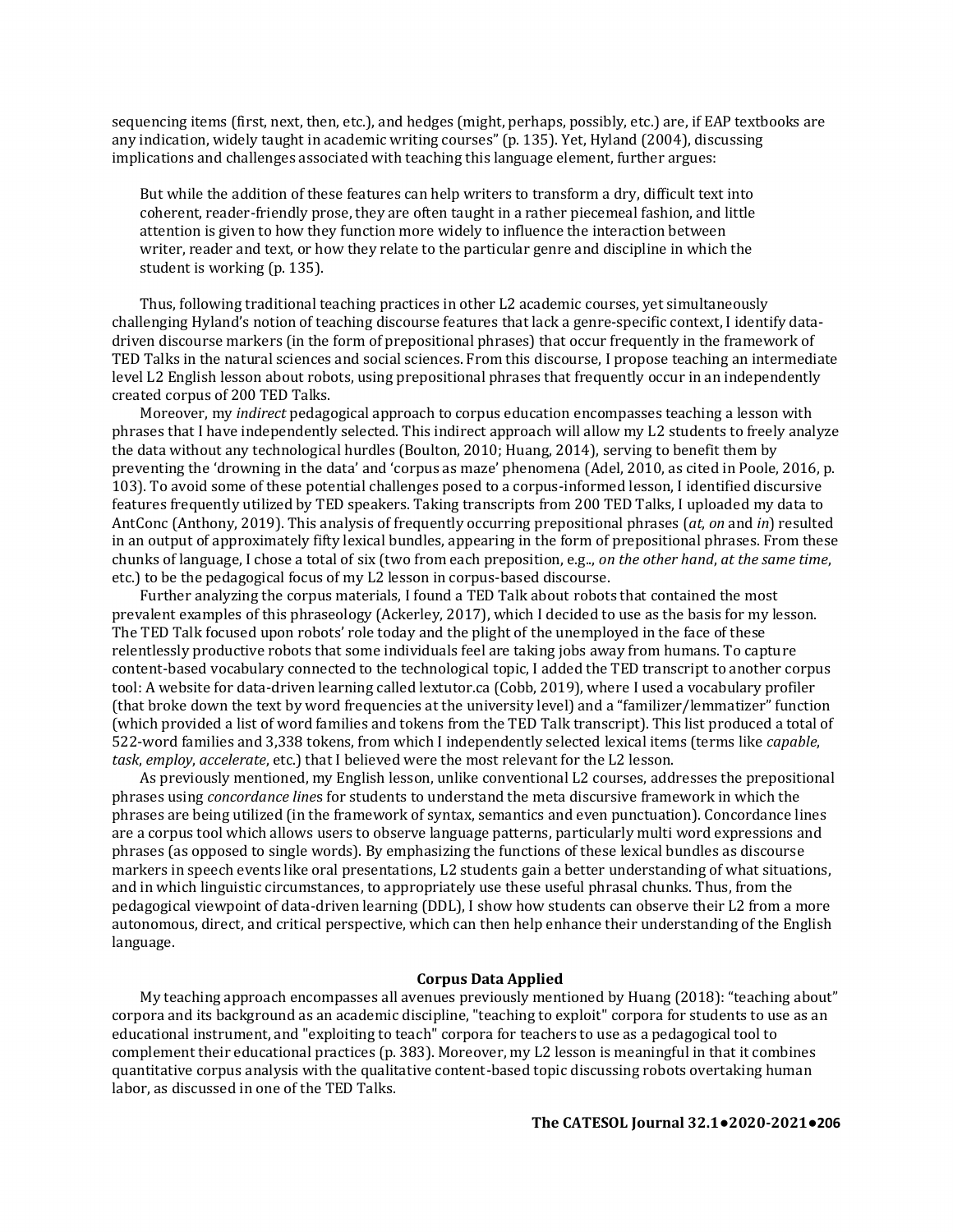I begin this 1-hour English lesson by showing an image of a robot working as a chef, activating my students' schemata on the topic of artificial intelligence and its impact upon society and human labor (see Appendix C). The picture is accompanied by content-based questions that stimulate my students' pre-existing knowledge. I then ask students to read critical thinking questions in pairs, followed by information about the TED speaker, Martin Ford, to infer what the TED Talk topic will cover (see Appendix C). Students read two excerpts from the TED Talk transcript: first a plain text version with no bolded or highlighted words, then a second transcript that includes the lexical items (singletons and lexical bundles) in the lesson (see Appendix D). Next, students watch the TED video clip, noticing the spoken discourse in an oral format, and observe new phrases being used.

Each student then finds a partner and together they search for language patterns (semantic, syntactic, punctuation, etc.) using concordance lines (see Appendix E). The teacher asks students to share their findings with the rest of the class, and as students produce answers, the teacher writes their unique observations on the white board to create a visual illustration of everyone's ideas. The teacher clarifies, confirms, and corrects student findings and introduces new ideas that have not yet been discovered. For example, logical connector/subjunctive adverbs like "on the other hand" are used to modify provided information, preceded by a semicolon or a period, and are usually followed by a comma. Moreover, another common pattern following many prepositional phrases is that they are often followed by "of", as can be seen in the lexical bundles presented in this lesson: *at the end of, on the surface of, in the context of, in the form of.* 

Next, students find a partner and take turns with a speaking activity that contains all the vocabulary and lexical bundle items (see Appendix F). To finish, students get into groups and begin researching a topic about which they will create an oral presentation. During the presentation, students must utilize the lexical bundles they learned during the lesson to shape their oral discourse. Finally, the teacher assigns a reading and writing assignment for homework, to reinforce the new lexicon, and dismisses the class.

### **Conclusion**

We have seen that multi-word expressions which surface from corpus data can be a salient element of L2 teaching and learning. We have also observed, in a variety of studies, how this language data can be practically used by both students and teachers. Corpus concordance technology and data-driven applications are becoming more widely available than ever before (Anthony, 2019; Huang, 2018; Li & Volkov, 2017). L2 college students, often struggling with spoken discourse in academic and professional settings, can benefit from utilizing corpus materials to improve productive discourse skills like public speaking, a necessary talent required to stay relevant in today's fast-paced, globalized society. Authors like Hyland, Li & Volkov, and Huang, advocating for corpus-informed pedagogy, have demonstrated how corpus data can be applied to the L2 classroom, narrowing the gap between data-driven research and data-driven practice. Moreover, in my corpus-based lesson, I have proposed to continue closing this gap by helping L2 college students shape their oral discourse via language features found in 200 TED Talks, specifically by showing how prepositional phrases (inclusive of the prepositions *at*, *in* and *on*) are utilized in public presentations (in both written and spoken form) and through concordance lines. My lesson—which interprets, utilizes, and teaches oral discourse from an authentic and valid perspective—may be used by language teachers in their own L2 classroom contexts to help their college students improve their public speaking skills and overall oral proficiency so they can be academically confident and professionally competitive in this ever-changing and expanding globalized world.

### **Author**

*Jennifer Evans is a graduate student in the department of Communication Disorders and Sciences (Speech-Language Pathology, MS) at California State University, Northridge (CSUN). She received a bachelor's degree in global studies from UCLA and a master's degree in TESL/Linguistics from CSUN in 2019. Jennifer has taught English/ESL since 2011 in both the US and Japan. Her research interests involve corpus-informed, data driven L2 teaching and learning.*

### *References*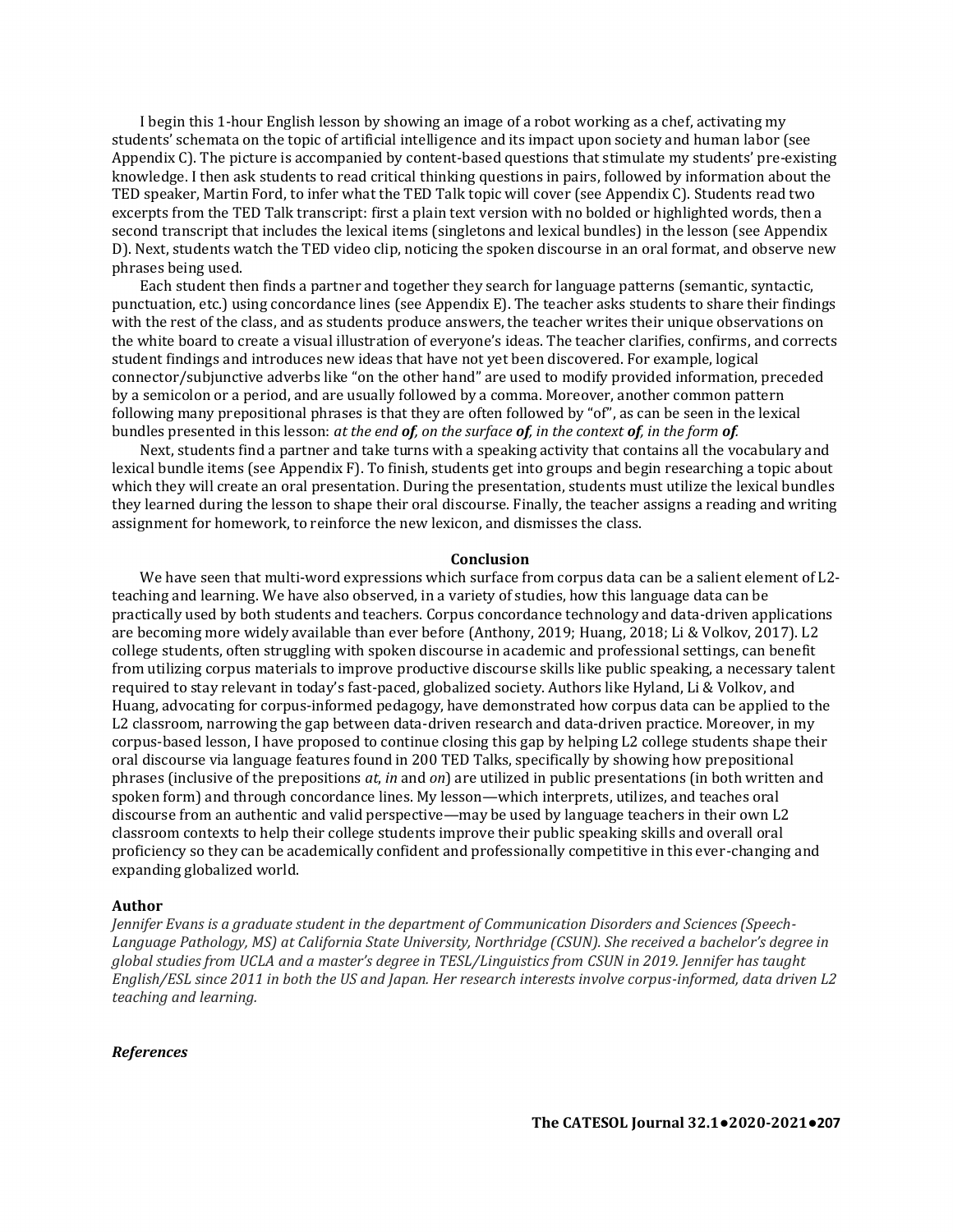- Ackerley, K. (2017). Effects of corpus-based instruction on phraseology in learner English. *Language Learning & Technology*, 21(3), 195-216.
- Anthony, L. (2019). AntConc (Version 358) [Computer Software]. Tokyo, Japan: Waseda University. Available from https://www.laurenceanthony.net/software
- Baker, P. (2006). *Using corpora in discourse analysis*. London; New York: London; New York: Continuum.
- Boulton, A. (2009). Data-driven learning: reasonable fears and rational reassurance. *Indian Journal of Applied Linguistics 35*(1), 81–106.
- Caliendo, G. and Compagnone, A. (2014). Expressing epistemic stance in university lectures and TED Talks: A contrastive corpus-based analysis. *Lingue Linguaggi 11*, 105-122
- Cobb, T. Range for texts v.3 [computer program]. Accessed 01 May 2019 at https://www.lextutor.ca/cgibin/range/texts/index.pl
- Huang, K. (2015). More does not mean better: Frequency and accuracy analysis of lexical bundles in Chinese EFL learners' essay writing. *System, 53,* 13-23.
- Huang, L.-S. (2018). Taking stock of corpus-based instruction in teaching English as an international language. *RELC Journal, 49(*3), 381-401.
- Hyland, K. (2004). Disciplinary interactions: Metadiscourse in L2 postgraduate writing. *Journal of Second Language Writing, 13*(2), 133-151
- Hyland, K. (2008). As can be seen: Lexical bundles and disciplinary variation. *English for Specific Purposes, 27*, 4-21.
- Leopold, L. (2016). Honing EAP learners' public speaking skills by analyzing TED Talks. *TESL Canada Journal, 33*(2), 46-58.
- Li, Z., & Volkov, A. (2017). "To Whom It May Concern": A study on the use of lexical bundles in email writing tasks in an English proficiency test. *TESL Canada Journal, 34*(3), 54-75.
- Poole, R. (2016). A corpus-aided approach for the teaching and learning of rhetoric in an undergraduate composition course for L2 writers. *Journal of English for Academic Purposes, 21*, 99-109.
- Quinn, C. (2014). Training L2 writers to reference corpora as a self-correction tool. *ELT Journal 69*(2), 165-177.
- Reinhardt, J. (2010). The potential of corpus-informed L2 pedagogy. *Studies in Hispanic and Lusophone Linguistics, 3*(1), 239-251.
- TED Conferences. Accessed 01 May 2019 at [https://www.ted.com/talks.](https://www.ted.com/talks)
- Wallwork, A. (2016). *English for Presentations at International Conferences* (2nd edition*).* Cham: Springer.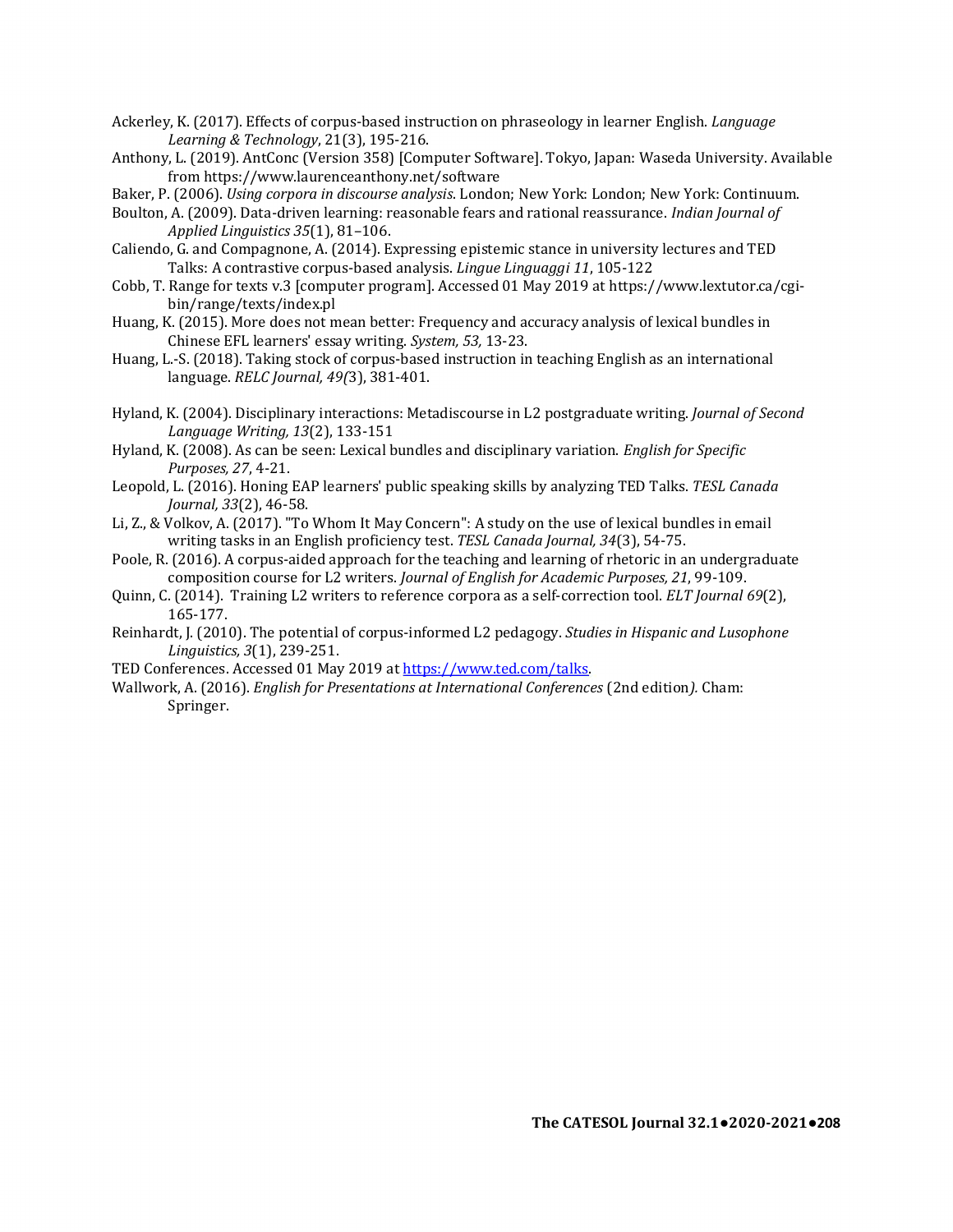# **Appendix A Corpus-Based Lesson Plan**

Target language points: Prepositional phrases as oral discourse markers Target proficiency: High-Intermediate, Low-Advanced Lesson objectives: By the end of this lesson, Students will be able to (SWBAT)…

- examine linguistic features of oral presentations from a data-driven, corpus-based approach
- identify language patterns in spoken discourse found in TED presentations with a focus on the following prepositional phrases (e.g., *at the same time*, *at the end of the*, *on the other hand*, *on the surface of*, *in the context of*, *in the form of*)
- utilize select prepositional phrases in appropriate and meaningful contexts to shape SS spoken discourse
- understand corpus-based lexicon (single word items) related to lesson topic
- understand the linguistic function of corpus-based prepositional phrases and utilize these bundles in spoken discourse

| <b>Skill</b><br><b>Areas</b>       | Language<br><b>Targets</b>                                                     | <b>Resources</b><br>& Materials                                                                           | <b>Activity Stages</b>                                                                                                                                                                                                                                                                                                                                                          | <b>Time</b>     |
|------------------------------------|--------------------------------------------------------------------------------|-----------------------------------------------------------------------------------------------------------|---------------------------------------------------------------------------------------------------------------------------------------------------------------------------------------------------------------------------------------------------------------------------------------------------------------------------------------------------------------------------------|-----------------|
| Listening,<br>Speaking,<br>Reading | Schema<br>Activation<br>and<br>stimulation<br>of pre-<br>existing<br>knowledge | Robot photo<br>Critical<br>Thinking<br>questions<br>Short bio of<br><b>TED</b><br>Speaker,<br>Martin Ford | Teacher (T) introduces lesson by<br>$\bullet$<br>showing students (SS) a photo of a robot<br>preparing a meal and asks SS, "Are<br>Robots Taking Human Jobs?".<br>T asks SS to read and discuss "CRITICAL<br>$\bullet$<br>THINKING QUESTONS" in pairs.<br>3) SS then read information about TED<br>$\bullet$<br>speaker, Martin Ford & take a<br>guess/inference about TED Talk | 10'             |
| Reading,                           | New lexicon<br>in written<br>form                                              | TED excerpt<br>$#1$ (non-<br>highlighted<br>terms), TED<br>excerpt #2<br>(highlighted<br>terms)           | SS read TED excerpts #1, confirming &<br>$\bullet$<br>clarifying the presentation topic &<br>content which they'd previously guessed.<br>2) SS then read TED excerpts #2,<br>observing new phraseology in context.                                                                                                                                                              | $\overline{6'}$ |
| Listening,<br>Reading              | New lexicon<br>in spoken<br>form                                               | <b>TED Talk</b><br>video clips                                                                            | SS watch TED video clips, observing the spoken<br>discourse & listen for new lexical items.                                                                                                                                                                                                                                                                                     | 7'              |
| Reading,<br>Speaking,<br>Listening | Prepositional<br>phrases<br>(written)<br>corpus<br>analysis                    | Concordance<br>lines                                                                                      | SS find a partner. T gives SS concordance lines.<br>Together, SS search for language patterns<br>(semantic, syntactic, punctuation, etc.) & discuss<br>findings with a partner.                                                                                                                                                                                                 | $10-15'$        |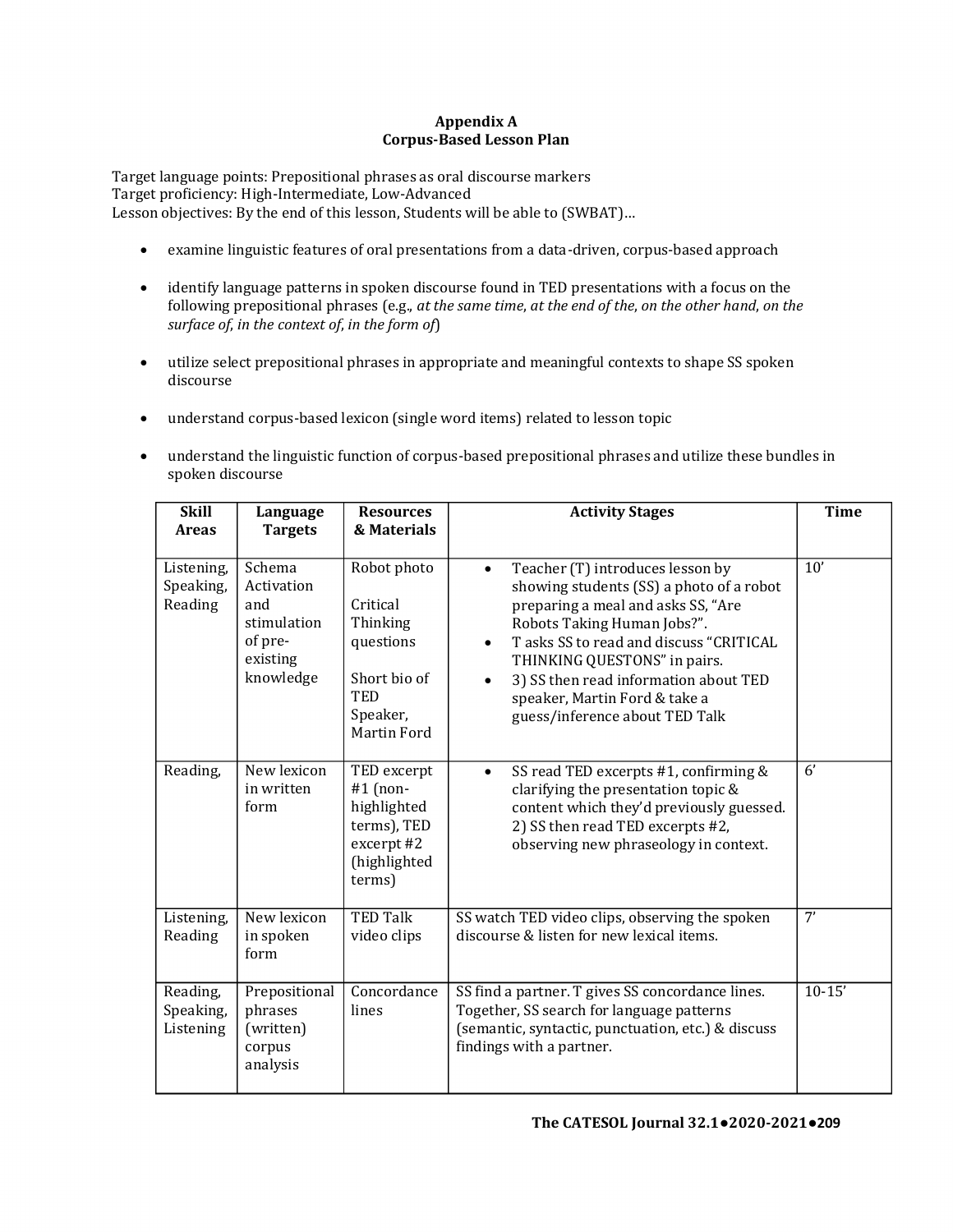| Reading,<br>Speaking,<br>Listening             | Prepositional<br>phrases<br>(corpus<br>analysis,<br>continued)               | Concordance<br>lines                                   | T asks SS to share their findings with the class. T<br>collects SS observations by writing findings on<br>whiteboard. T clarifies, confirms and corrects SS<br>findings. T introduces new ideas that haven't<br>been previously discovered. (e.g., logical<br>connector/subjunctive adverb "on the other<br>hand" used to modify provided information,<br>preceded by a semicolon or a period & are usually<br>followed by a comma. Also many prepositional<br>phrases, as exemplified in the bundles, are often<br>followed by of (e.g., at the end, on the surface, in<br>the context, in the form) | 7'           |
|------------------------------------------------|------------------------------------------------------------------------------|--------------------------------------------------------|-------------------------------------------------------------------------------------------------------------------------------------------------------------------------------------------------------------------------------------------------------------------------------------------------------------------------------------------------------------------------------------------------------------------------------------------------------------------------------------------------------------------------------------------------------------------------------------------------------|--------------|
| Speaking,<br>Listening,<br>Reading             | Lexical<br>bundles in<br>conversation                                        | Speaking<br>Activity<br>Questions                      | SS find a partner. SS take turns asking and<br>answering questions for the speaking activity.                                                                                                                                                                                                                                                                                                                                                                                                                                                                                                         | $6 - 7'$     |
| Listening,<br>Speaking,<br>Reading,<br>Writing | Preparation<br>for oral<br>presentation.<br>with aim of<br>lexical<br>output | "Questions"<br>& "Group<br>Presentation<br>Guidelines" | Group work: SS get into groups of 3-4. Each group<br>chooses a topic, from which they will create an<br>oral presentation using prepositional phrases to<br>shape their oral discourse. See instructions<br>provided on "Group Presentation" handout.                                                                                                                                                                                                                                                                                                                                                 | 20'          |
| Reading,<br>Writing                            | Homework<br>(HW)                                                             | Lexical<br>Practice                                    | T assigns HW (Reading & Writing assignment w/<br>terms).                                                                                                                                                                                                                                                                                                                                                                                                                                                                                                                                              | $2^{\prime}$ |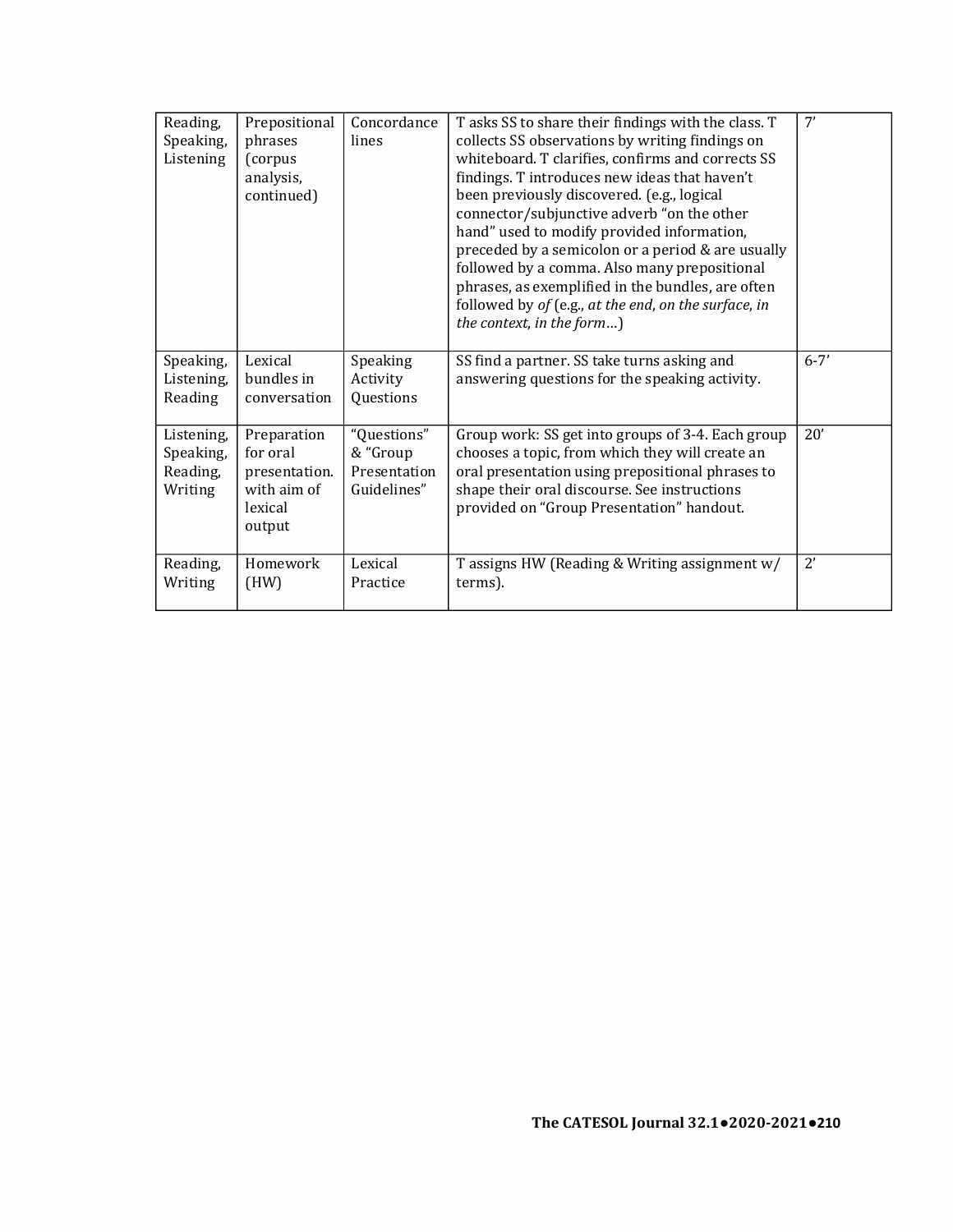# *APPENDIX B Lexical Bundles from TED Talk Corpus*

The following list includes 48 lexical bundle results from the concordance software program, AntConc. Among the 48 prepositional phrases, I chose six (highlighted in yellow) to teach in my L2 lesson in corpus-based oral discourse.

# **Prepositional Phrases from TED Corpus**

**Settings: Min. Frequency: 3, Min. Range: 3, Min. N·gram size: 4, Max. N·gram size: 9** 

At; (Lines 1-800) 7) On the surface of 16) In fact 1) **At the same time** 8) On top of the 17) In front of 2) At the university of **In**, (Lines 1-800) 18) In order to 3) At the end of the 19) In a way that 1) In the context of 4) **But at the same time** 20) In fact In the form of 21) lnthe case of 5) **At some point in**  3) **In the \'t-ay that 22) In the center of** 6) **And at the same time**  4) **In** *a* **-.vorld where 23) Jn the middle of the** 7) At the center of 8) **At the e.nd of the day**  5) In New York city **night**  9) At the hands of **6**) In terms of 24) In the opposite 10) At the time and 7) In the early **direction**  8) **fn the United States 2S) In the physical world**  Qui (Lines 1-985) 9) In the world 26) In the real world 1) On the other hand 10) In a couple of 27) In the world 2) **On the surface of 21** in front of 28) In ways that we 3) On a daily basis 12) In the face of 29) So in order to 4) On the order of 13) In the Middle East 30) And in order to SJ **On the other side** 14) lna lotof 6) **On the one hand** 15) In a way that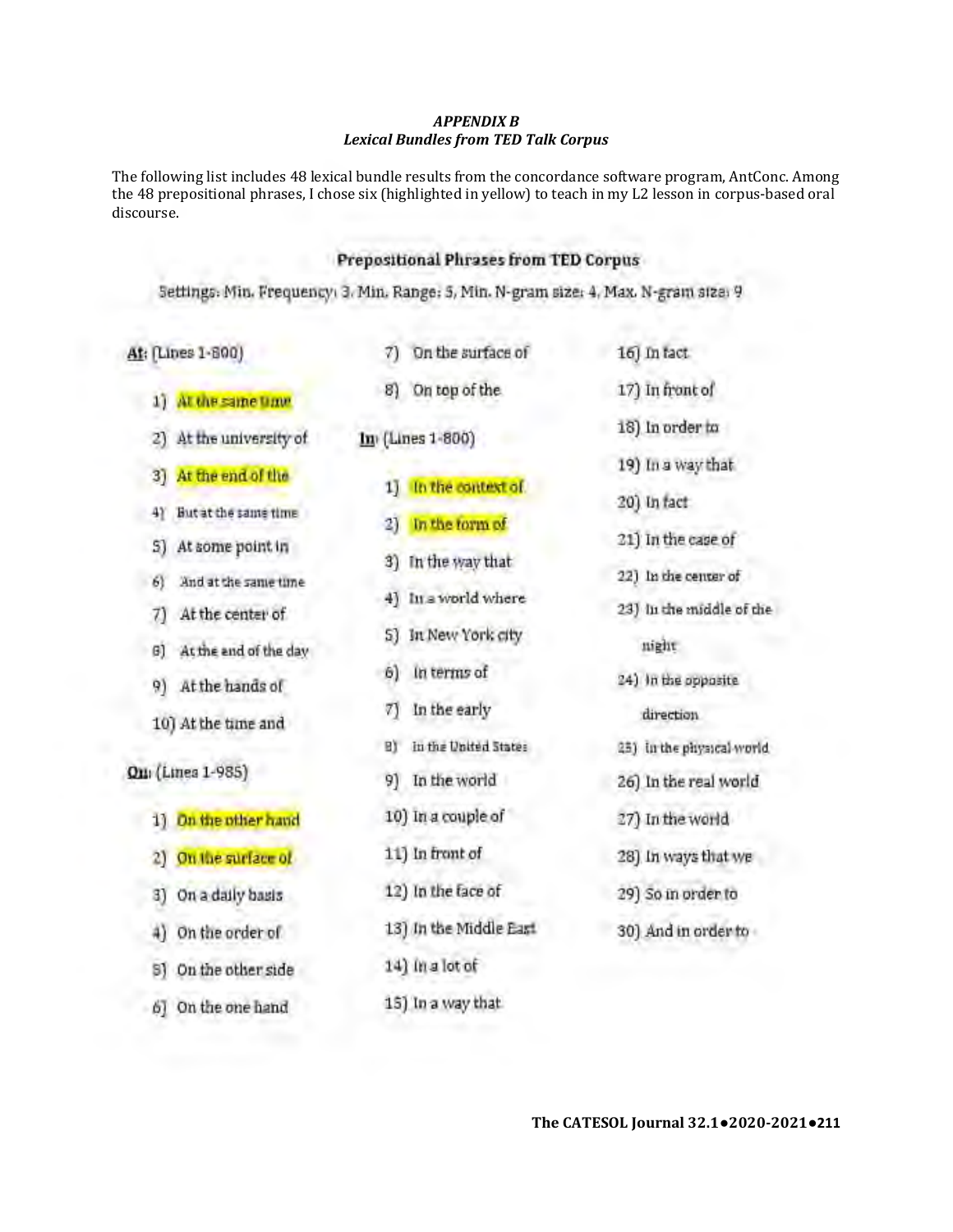### *APPENDIX C Lesson Topic: Are Robots Taking Human Jobs?*

**CRITICAL THINKING**: Think about the role of robots in today's society. Do you think robots are important? Why, or why not? Discuss your thoughts and answers with your group then answer the following questions:

- 1) Look at the photo. What is this robot doing? Why?
- 2) What kinds of solutions or problems might this create?
- 3) How do you feel about robots in today' society?

Next, read the title and information about the TED speaker. What do you expect this presentation will be about?

#### **Should the Minimum Wage be called the "Robot Employment Act?"**

(From: Cowen-Tabarrok, Modern Principles of Economics, 3rd ed)



# **TED Talk**: **How We'll Earn Money in a Future without Jobs**



**Martin Ford**: Futurist *TED Speaker, Martin Ford imagines what the accelerating progress in robotics and artificial intelligence may mean for the economy, job market and society of the future.*

Martin Ford was one of the first analysts to write compellingly about the future of work and economies in the face of the growing automation of everything. He sketches a future that's radically reshaped not just by robots but by the loss of the **income**-distributing power of human jobs. How will our economic systems need to adapt? He's the author of two books: Rise of the Robots: Technology and the

Threat of a Jobless Future (winner of the 2015 Financial Times/McKinsey Business Book of the Year Award ) and The Lights in the Tunnel: Automation, Accelerating Technology and the Economy of the Future, and he's the founder of a Silicon Valley-based software development firm. He has written about future technology and its implications for the New York Times, Fortune, Forbes, The Atlantic, The Washington Post, Harvard Business Review and The Financial Times"

[\(https://www.ted.com/speakers/martin\\_ford\)](https://www.ted.com/speakers/martin_ford).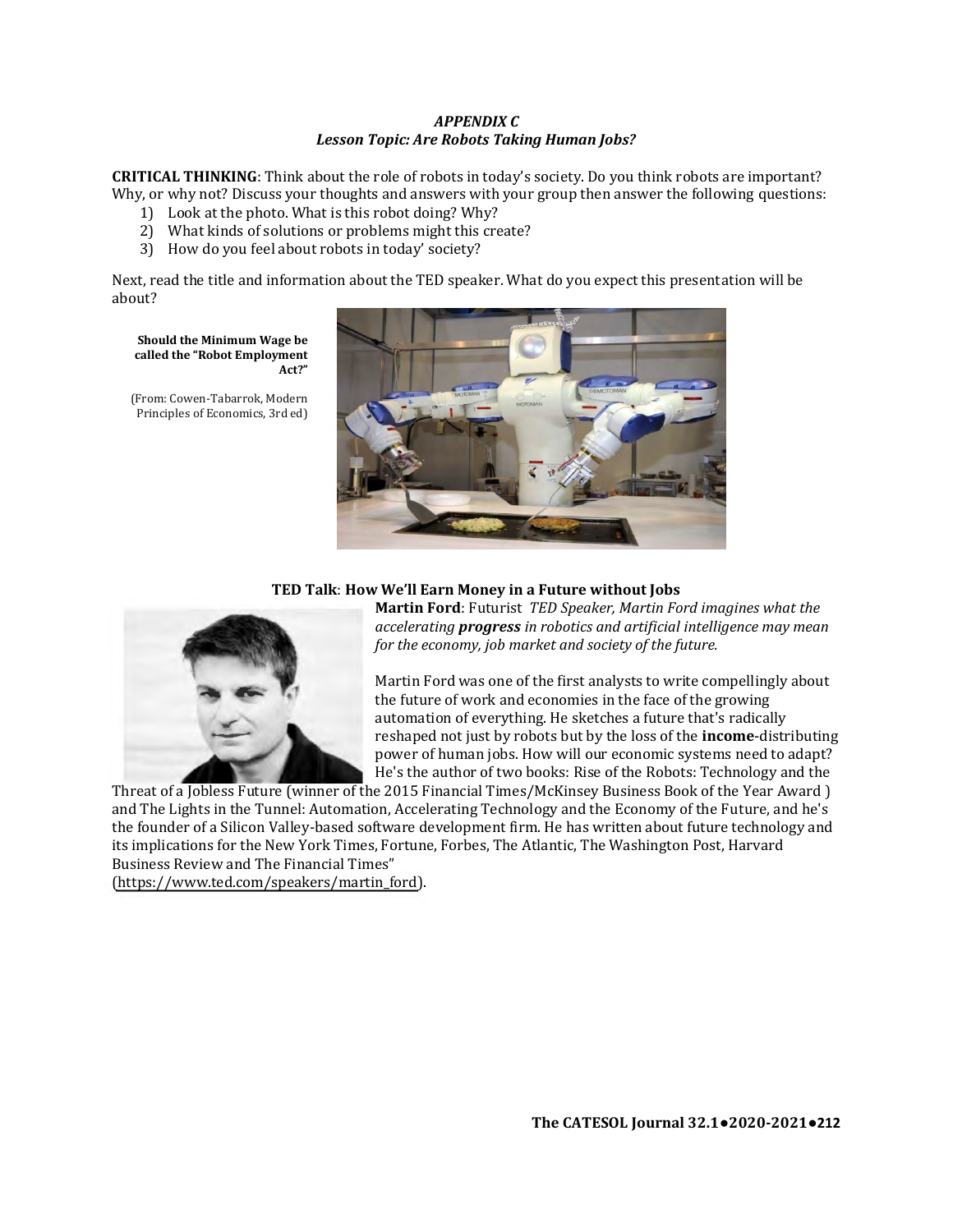# *APPENDIX D TED Talk Transcript (with identified lexicon)*

# **How We'll Earn Money in a Future without Jobs (with speaker Martin Ford)**

[https://www.ted.com/talks/martin\\_ford\\_how\\_we\\_ll\\_earn\\_money\\_in\\_a\\_future\\_without\\_jobs/](https://www.ted.com/talks/martin_ford_how_we_ll_earn_money_in_a_future_without_jobs/)

**Highlighted Lexical Bundles (in yellow)**: at the same time, at some point in/ at some point, in the way that, on the other hand. Content-based words are shown in green.

**Excerpt #1** (*at the same time*): This alarm has been raised repeatedly, but it's always been a false alarm. And because it's been a false alarm, it's led to a very conventional way of thinking about this. \*\*\*\*\*\*\*\*\*\*\*\*\*And that says essentially that yes, technology may devastate entire industries. It may wipe out whole **occupations** and types of work. But at the same time, of course, **progress** is going to lead to entirely new things. So there will be new industries that will arise in the future, and those industries, of course, will have to hire people. There'll be new kinds of work that will appear, and those might be things that today we can't really even imagine. And that has been the story so far, and it's been a positive story. s beer<br>*y* conv<br>state d<br>progr<br>d thos<br>se mig a fals<br>\*\*\*\*\*\*<br>gs. So<br>people

**Excerpt #2** (*at some point in***,** *in the way that***,** *on the other hand*): But there is one particular class of worker for whom the story has been quite different. For these workers, technology has completely decimated their work, and it really hasn't created any new opportunities at all. And these workers, of course, are horses. (Laughter) So I can ask a very provocative question: Is it possible that at some point in the future, a significant fraction of the human workforce is going to be made redundant in the way that horses were? Now, you might have a very visceral, reflexive reaction to that. You might say, "That's absurd. How can you possibly compare human beings to horses?" Horses, of course, are very limited, and when cars and trucks and tractors came along, horses really had nowhere else to turn. People, on the other hand, are intelligent; we can learn, we can adapt. And in theory, that ought to mean that we can always find something new to do, and that we can always remain relevant to the future economy.

**Excerpt 3** (*at some point*): And the reason is that we tend to draw a very distinct line, and on one side of that line are all the jobs and tasks that we perceive as being on some level fundamentally routine and repetitive and predictable. And we know that these jobs might be in different industries, they might be in Excerpt 3 (at some point): And the reason is that we tend to draw a very distinct line, and on one side of that<br>line are all the jobs and tasks that we perceive as being on some level fundamentally routine and<br>repetitive a probably at some point going to be susceptible to machine learning, and therefore, to automation. And make no mistake—that's a lot of jobs. That's probably something on the order of roughly half the jobs in the economy.

# **Vocabulary & Lexical Bundles**

| Capable | Task       | Fundamental | Income   | In the way that  | On the other hand |
|---------|------------|-------------|----------|------------------|-------------------|
| Employ  | Accelerate | Occupation  | Progress | At the same time | At some point     |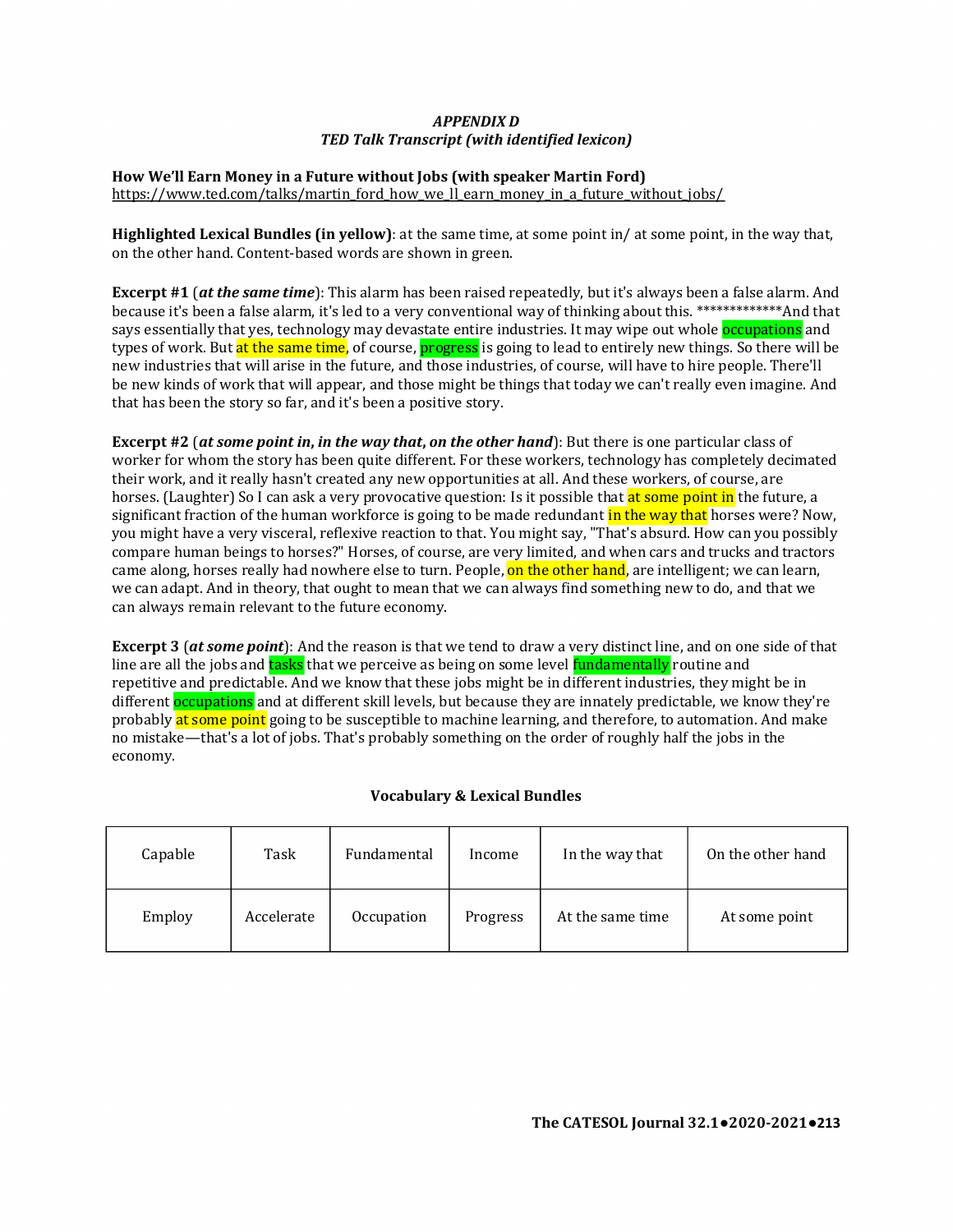### *APPENDIX E Concordance Lines with Prepositional Phrases (from AntConc)*

Student Directions: The following data set comes directly from a corpus of TED Talks and includes *concordance line results* from AntConc. Look at the language patterns (grammar, lexicon, situational context, punctuation etc.) surrounding each prepositional phrase.

# 1) **At the same time**:

are not losing more heat to space. But at the same time, they're trapping more heat s, like beef carnitas. 05:15 (Laughter) 05:17 At the same time, I cultivate a set of will teach it some corpus of law but at the same time I am fusing with it order to come to work on the Earth at the same time every day on Mars -- like, as a scientist that's fantastic, but again, at the same time, it opens the door to ct extraordinaire. 02:17 (Laughter) 02:18 And at the same time, I'm pursuing my PhD. be able to have so many options. And at the same time, as you talk about this asizes the undefined nature of a relationship but at the same time gives you enough of a how a vocabulary also creates a reality, and at the same time, that's my question to and sharing of personal health data that's at the same time stringent and sensible. It needs

### 2) **In the way that**:

fundamentally, the thing that we need to change in the way that we talk about physics, is . I'd like you to think about consciousness in the way that we've come to think health. She could use it when she wanted, in the way that she wanted, at the dose t this war with better medical imaging techniques in the way that is not blind. 12:25 Thank you. human workforce is going to be made redundant in the way that horses were? Now, you might you everything chronologically. It puts the order in the way that the algorithm thinks will entice example is "slash." Now, we can use slash in the way that we're used to, along a long time. People don't just disagree in the way that we're familiar with, on

ybe change our lives for the better. 10:18 Now, on the other hand, maybe one time it'll number of Row-bots you can use. If, on the othe r hand, you have robot a little a job for her with her record. He, on the other hand, did reoffend and is now :49 Chicago. The two humans got it right. Watson, on the othe r hand, answered "Toronto" -- for a US 01:09 Famine isn't fun. Death by science fiction, on the other hand, is fun, and one of ission, it's gone forever. Graphic communication, on the other hand, decouples that relationship. And with he trust put into its financial industry. 01:44 On the other hand, there are six out of your chances of getting a bonus payment. And on the other hand, if you disregard it, then better. That's what our research shows. If, on the other hand, we do so -- if we to get people to behave according to them. On the other hand, you can select people who

# **3) On the other hand**:

# **4) At some point**

a very provocative question: Is it possible that at some point in the future, a significant fraction of school. And yet, suppose you know that at some point in the future, no matter what, today's children will see a parent incarcerated at some point in their childhoods. But this number the Middle East came to see me. And at some point in our exchange, she said, "I every news media owner to hear that talk at some point in the next year. I think mmunication with the character, astronaut Watney. at some point so that he's not as akening the force of machine complementarity. And at some point, that balance falls in favor of what I was passionate about, and I thought at some point that I had developed this thinking

**The CATESOL Journal 32.1●2020-2021●214**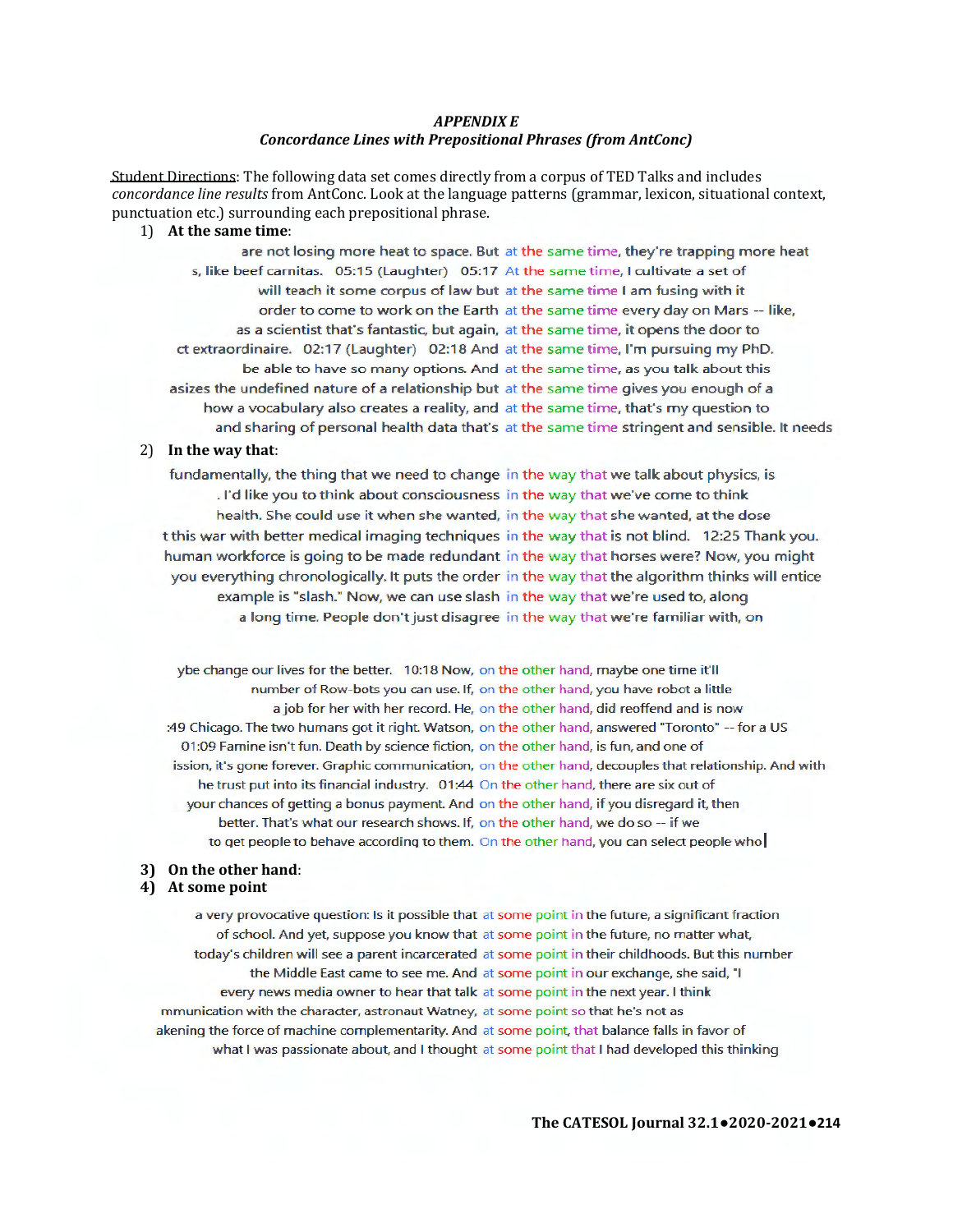# *APPENDIX F Language Skills Activities*

**Speaking Activity**: Choose a partner and take turns asking and answering the following questions. Use the **bolded** words in your answers.

- a) Have robots / Artificial Intelligence (A.I.) **accelerated** the economy?
- b) Do you like multitasking? Have you ever done many things **at the same time**?
- c) What is your ideal **occupation**? What is the ideal **occupation** for a robot?
- d) Do you think that machines will take over human jobs **at some point** in the future?
- e) What are some things that robots are **capable** of doing in the workplace?
- f) Is technology making things too convenient? Is it improving **in a way that** is causing any problems? Discuss.
- g) Some people think robots are harmless; **on the other hand**, other feel A.I. is replacing human jobs. What do you believe?
- h) How would **you employ** a robot to do a routine job that you dislike?

**Reading & Writing**: Read the sentences with words from the TED Talk. Guess meanings of each **bold** word/ phrase. Then write each term next to its definition

- a) The pace of change has **accelerated** in recent months.
- b) The workers all arrived **at the same time**.
- c) Her prime **occupation** was as editor.
- d) I think this bubble will burst **at some point**.
- e) It is a citizen's responsibility to protect **fundamental** human rights.
- f) She looked enthusiastic and **capable**.
- g) The company's annual **income** doubled this year.
- h) Maybe the problem lies **in the way that** we interpret things.
- i) The chef was responsible for a variety of **tasks**.
- j) The darkness did not stop my **progress**.
- k) It could be true; but **on the other hand**, it may be a lie.
- l) The firm **employs** 150 people.
- 1. \_\_\_\_\_\_\_\_\_\_\_\_\_\_\_\_\_\_\_\_\_\_\_ (v.) To move faster: to gain speed.
- 2. \_\_\_\_\_\_\_\_\_\_\_\_\_\_\_\_\_\_\_\_\_\_\_ (n.) A job or profession.
- 3. \_\_\_\_\_\_\_\_\_\_\_\_\_\_\_\_\_\_\_\_\_\_\_ (adj.) Able to achieve something efficiently; competent.
- 4. \_\_\_\_\_\_\_\_\_\_\_\_\_\_\_\_\_\_\_\_\_\_\_ (adv.) Manner, mode or fashion.
- 5. \_\_\_\_\_\_\_\_\_\_\_\_\_\_\_\_\_\_\_\_\_\_\_\_\_ (phrase of time) Simultaneously; at once.
- 6. \_\_\_\_\_\_\_\_\_\_\_\_\_\_\_\_\_\_\_\_\_\_\_ (n.) Money received, especially on a regular basis.
- 7. \_\_\_\_\_\_\_\_\_\_\_\_\_\_\_\_\_\_\_\_\_\_\_ (adj.) Forming a necessary base or core; of central importance.
- 8. \_\_\_\_\_\_\_\_\_\_\_\_\_\_\_\_\_\_\_\_\_\_\_ (n.) A piece of work to be done or undertaken.
- 9. \_\_\_\_\_\_\_\_\_\_\_\_\_\_\_\_\_\_\_\_\_\_\_ (adv.) From another point of view or perspective.
- 10. \_\_\_\_\_\_\_\_\_\_\_\_\_\_\_\_\_\_\_\_\_\_\_ (adv.) At an indefinite but stated time in the past or future.
- 11. \_\_\_\_\_\_\_\_\_\_\_\_\_\_\_\_\_\_\_\_\_\_\_ (v.) Give work to (someone) and pay them for it.
- 12. \_\_\_\_\_\_\_\_\_\_\_\_\_\_\_\_\_\_\_\_\_\_\_ (n.) Forward or onward movement towards a destination.

# **Group Oral Presentation**

*Questions:*

1) Choose three corpus-based lexical bundles from TED Talks, the video clips, or the concordances provided and write a few sentences about what they may imply in an oral presentation? (Think in terms of grammar, lexicon, context, etc.). You may refer back to TED transcript(s) or concordance data.